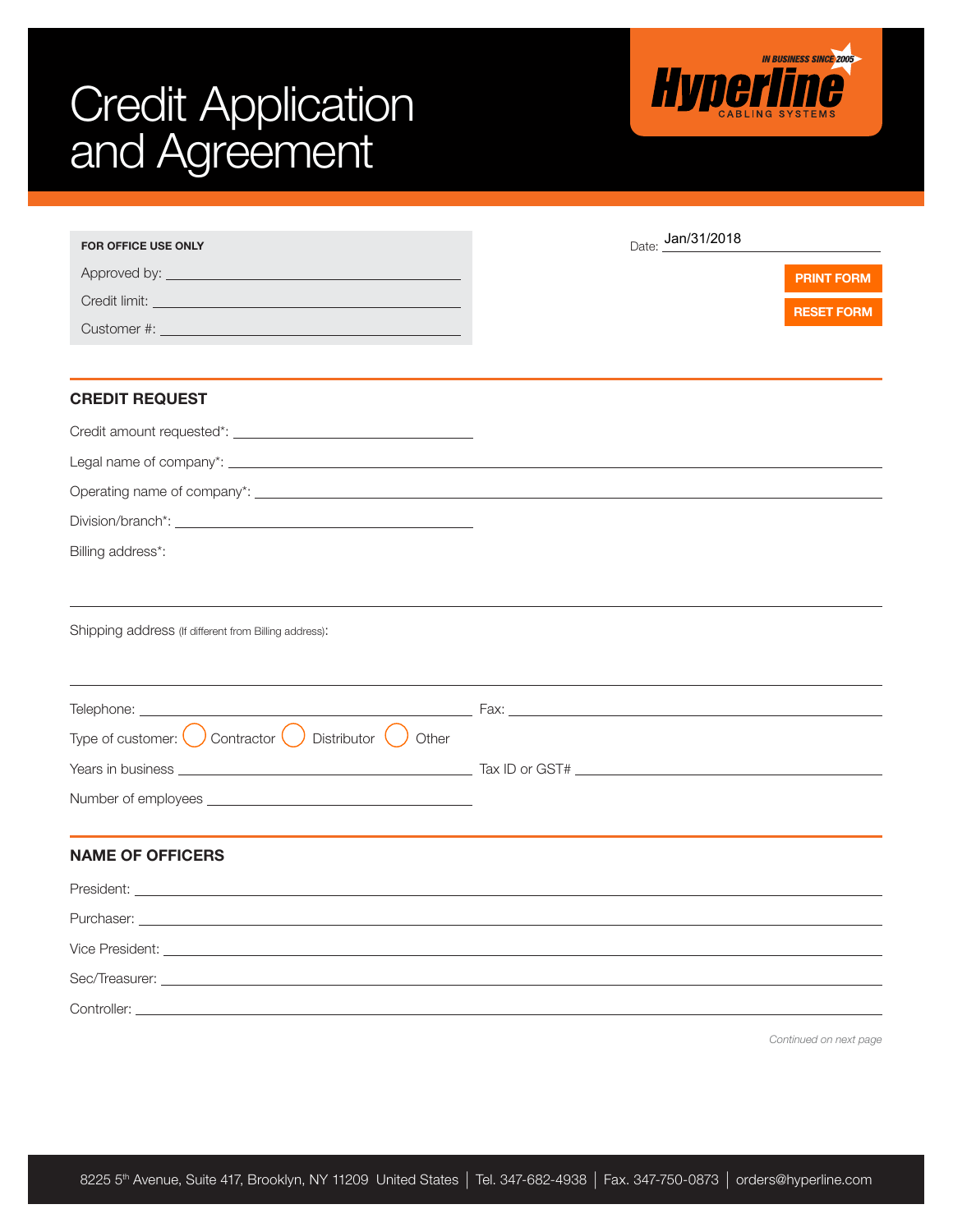| <b>ACCOUNTS PAYABLE</b>                                                                                                                                                                                                              |                                                                                                                                                                                                                                  | <b>MANDATORY FOR PROCESSING</b>                               |
|--------------------------------------------------------------------------------------------------------------------------------------------------------------------------------------------------------------------------------------|----------------------------------------------------------------------------------------------------------------------------------------------------------------------------------------------------------------------------------|---------------------------------------------------------------|
|                                                                                                                                                                                                                                      |                                                                                                                                                                                                                                  |                                                               |
|                                                                                                                                                                                                                                      |                                                                                                                                                                                                                                  |                                                               |
|                                                                                                                                                                                                                                      |                                                                                                                                                                                                                                  |                                                               |
| <b>BANK REFERENCE</b>                                                                                                                                                                                                                |                                                                                                                                                                                                                                  |                                                               |
|                                                                                                                                                                                                                                      |                                                                                                                                                                                                                                  |                                                               |
|                                                                                                                                                                                                                                      |                                                                                                                                                                                                                                  |                                                               |
|                                                                                                                                                                                                                                      |                                                                                                                                                                                                                                  |                                                               |
| Are you $D & B$ Listed? $\begin{pmatrix} 0 & 1 \end{pmatrix}$ No $\begin{pmatrix} 0 & 1 \end{pmatrix}$ Yes                                                                                                                           | If Yes, DUNS #: $\frac{1}{2}$ Manuscript Section 2.5 Manuscript Section 2.5 Manuscript Section 2.5 Manuscript Section 2.5 Manuscript Section 3.5 Manuscript Section 3.5 Manuscript Section 3.5 Manuscript Section 3.5 Manuscript |                                                               |
|                                                                                                                                                                                                                                      |                                                                                                                                                                                                                                  |                                                               |
| <b>TRADE REFERENCES</b>                                                                                                                                                                                                              |                                                                                                                                                                                                                                  | YOU MUST HOLD AN OPEN ACCOUNT WITH THE SUPPLIERS LISTED BELOW |
|                                                                                                                                                                                                                                      |                                                                                                                                                                                                                                  |                                                               |
|                                                                                                                                                                                                                                      |                                                                                                                                                                                                                                  |                                                               |
|                                                                                                                                                                                                                                      |                                                                                                                                                                                                                                  |                                                               |
|                                                                                                                                                                                                                                      |                                                                                                                                                                                                                                  |                                                               |
|                                                                                                                                                                                                                                      |                                                                                                                                                                                                                                  |                                                               |
|                                                                                                                                                                                                                                      |                                                                                                                                                                                                                                  |                                                               |
|                                                                                                                                                                                                                                      |                                                                                                                                                                                                                                  |                                                               |
|                                                                                                                                                                                                                                      |                                                                                                                                                                                                                                  |                                                               |
|                                                                                                                                                                                                                                      |                                                                                                                                                                                                                                  |                                                               |
|                                                                                                                                                                                                                                      |                                                                                                                                                                                                                                  |                                                               |
| Supplier: <u>Communications of the Communications of the Communications of the Communications of the Communications of the Communications of the Communications of the Communications of the Communications of the Communication</u> |                                                                                                                                                                                                                                  |                                                               |
|                                                                                                                                                                                                                                      |                                                                                                                                                                                                                                  |                                                               |
|                                                                                                                                                                                                                                      |                                                                                                                                                                                                                                  |                                                               |
|                                                                                                                                                                                                                                      |                                                                                                                                                                                                                                  |                                                               |
|                                                                                                                                                                                                                                      |                                                                                                                                                                                                                                  |                                                               |

*Continued on next page*